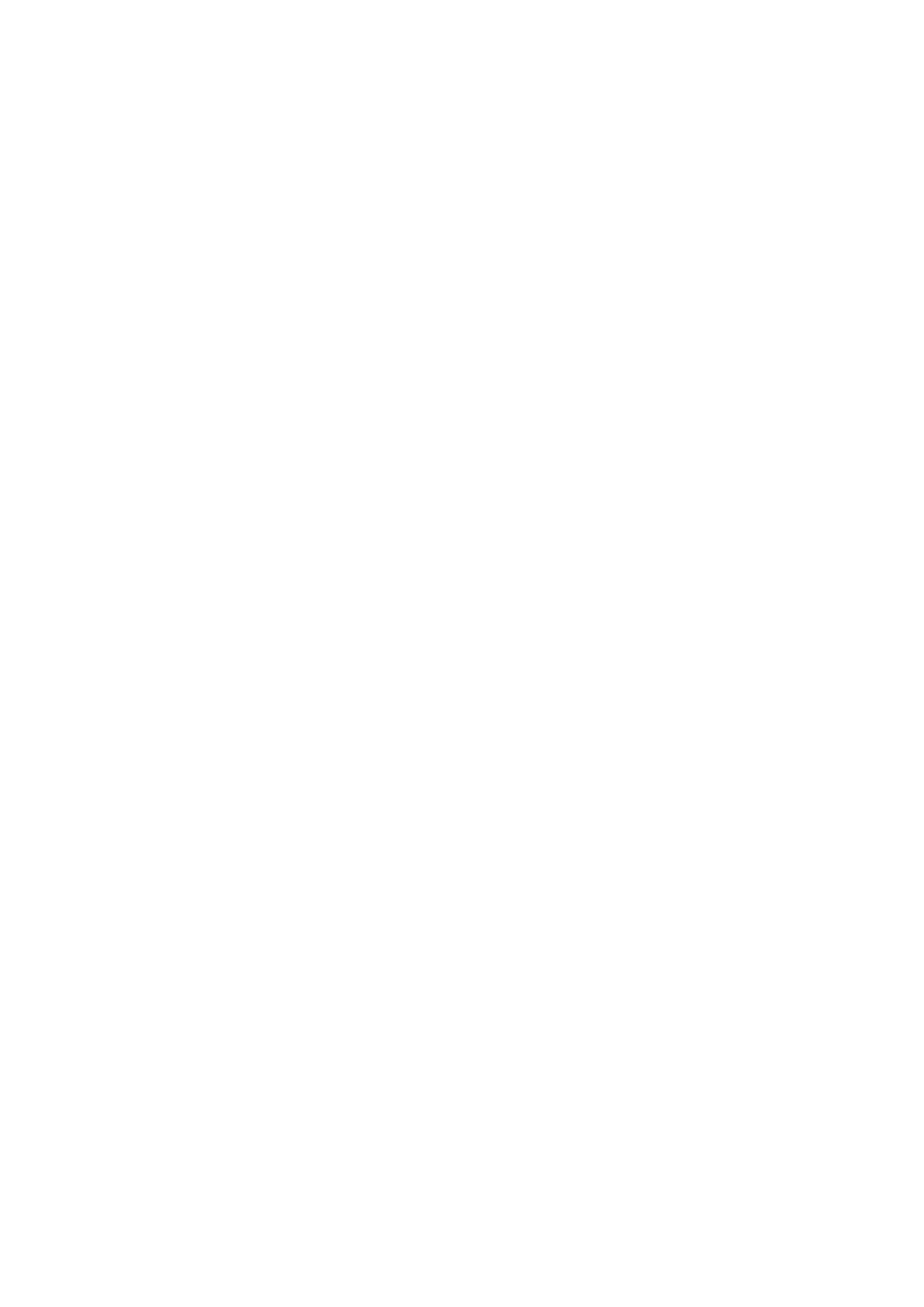When calculating your flow rate entitlement, use the number of share that your own or lease multiplied by 0.41336 litres/second. For example, 40 shares provide for a flow rate of 40 x 0.41336 = 16.53 l/s.

#### **Water Entitlements**

#### **Notice Periods**

Because there is a substantial travel time for water released from the dam to reach the downstream users, we require water orders with enough notice period to allow timely release to manage stored water efficiently. Notice periods for water ordering and cancellations are listed below. Please plan your water requirements before ordering and we ask that you keep to these times so the appropriate releases can be made.

Water users in the Levels Plain area are differentiated due to the time it takes for the water to reach the scheme.

| <b>Placing Orders</b><br><b>Cancelling Orders</b><br><b>Editing Current Orders</b> | Levels Area<br>48 hrs. notice<br>24 hrs. notice<br>24 hrs. notice | <b>All Other Areas</b><br>24 hrs. notice<br>12 hrs. notice<br>12 hrs. notice | All areas must place orders for:<br>6.00am start/finish, or<br>6.00pm start/finish |
|------------------------------------------------------------------------------------|-------------------------------------------------------------------|------------------------------------------------------------------------------|------------------------------------------------------------------------------------|
|                                                                                    |                                                                   |                                                                              |                                                                                    |

#### **Placing Orders and Cancellations**

The following options are offered for ordering your water:

#### **Internet/Website Ordering**

Internet and website ordering is the preferred method. It is the easiest format for us to get the information from and once you are familiar with its use, we believe is the simplest method for water users as well.

- The website address is [www.opuhawater.co.nz](http://www.opuha.water.co.nz/)
- First time users will need to contact the Opuha Office for an invitation to the water portal

If you are having trouble ordering water through the website then please contact the office on 03 614 7801

**Please Note:** Once you have ordered water and the notice period has passed, you are deemed to have taken that water. The onus is on water users to cancel their orders when they intend to stop their water to avoid being "billed" for water they have not used.

The Directors of Opuha Water Limited have applied consistent interpretation to this matter and that is**;** *if you order water, you will be charged. It is up to each water user to place and cancel orders.*

Historically for Opuha and its irrigation schemes each scheme race-man stuck to their own scheme primarily; however we now have each member of the operations team is competent for each scheme. This provides us with improved flexibility, and it allows the members of ops team take time away from work during the irrigation season without creating undue issues around who's running 'their scheme'. With this change, we have also implemented an on-call roster for a 'Duty Operator'.

**The Duty Operator will be the first port of call for all ops team enquiries.** 

**Please call the main Opuha Water Phone number of 03 614 7801 and follow the prompts to speak to the on-call dutyman after hours for emergencies. Alternatively, you can contact our main number above during business hours to speak to a Scheme representitive.**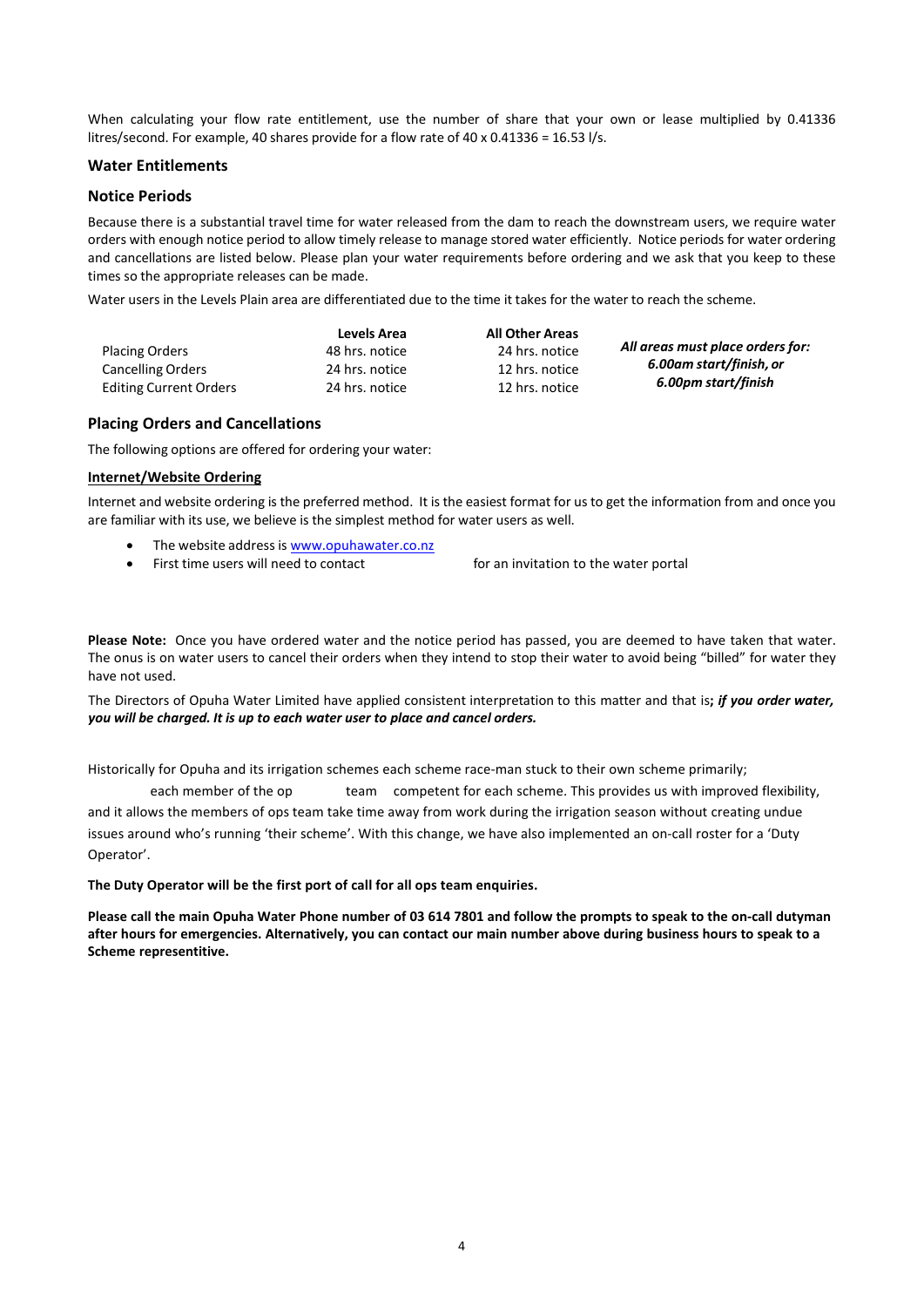# Good Irrigation Scheme Practice

The overview of the good irrigation practices below is a reminder that OWL wants to ensure that the water resource is used efficiently by the farmers who obtain water from within the scheme and to allow the fair, equitable and efficient allocation of water to all water users.

## **Pre-Season Checks**

While we carry out pre-season checks on the race delivery system prior to commencement of operations, individual water users should also carry out their own checks of the waterways adjacent to their property, as well astheir own farm equipment.

Please advise of any potential issues regarding scheme races or scheme equipment so that the operations team can attend to them prior to water being released.

We can provide an equipment checklist for center pivots and linear irrigators. Contact Opuha House for a copy.

### **Operations during the Season**

Water users are encouraged to note and advise of any evident or potential operational problems with the irrigation schemes so that we can attend to the problems promptly.

Water users should also be making regular checks of their own on farm equipment, including pumps and intake screens, to ensure any potential issues can be addressed before they cause problems that will affect water delivery.

# **Spray Irrigators**

All those using spray irrigators have an obligation to ensure that **irrigation water does not fall on roads or cause nuisance to adjacent properties**. While there will naturally be some spray drift occurring, particularly from a prevailing wind, farmers are required to carefully plan irrigator run start and stop points and programme pivot end guns to switch off in proximity to roads.

## **Water Ordered**

It is important that all water to be used is ordered with the required notice periods and similarly cancelled when it is no longer required. Opuha Water is required to maintain river flows and provide records of water usage to Environment Canterbury daily for compliance.

## **Disregard of Rules**

Water users who choose to disregard the rules by either tampering with set gates or taking water without ordering through the appropriate channels are in breach of their water supply deeds.

There will be penalties applied to any water users who choose to flaunt the rules.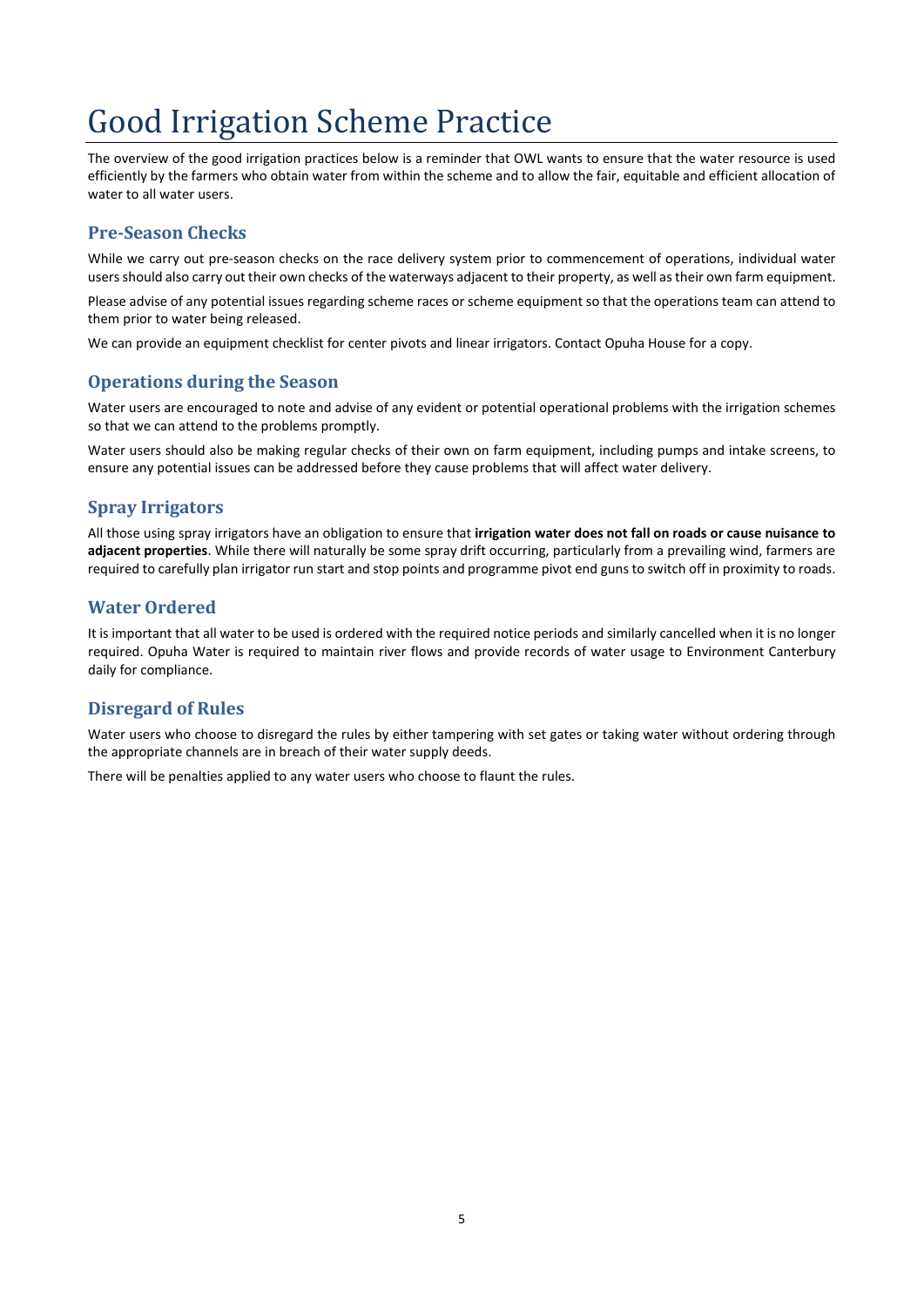# Contact Information

## **Office Location**

Opuha House 875 Arowhenua Road RD 4 Timaru 7974

*Phone:* (03) 614 7801 *Email*  [office@opuha.co.nz](mailto:office@opuha.co.nz)

*Website:*  [www.opuhawater.co.nz](http://www.opuhawater.co.nz/)

### **Personnel**

#### **Chief Executive Officer**

Andrew Mockford - Phone 021 333 043, Email [andrew@opuha.co.nz](mailto:andrew@opuha.co.nz)

#### **Asset & Operations Manager**

James Cullimore - Phone 027 480 4997, Email [james@opuha.co.nz](mailto:james@opuha.co.nz)

#### **Environmental Manager**

Julia Crossman - Phone 021 535 174, Email [julia@opuha.co.nz](mailto:julia@opuha.co.nz)

#### **Business Manager**

Laura Shaw - Phone 021 227 6377, Email: la[ura@opuha.co.nz](mailto:aimee@opuha.co.nz)

#### **Commercial Manager**

Aimee Bennett - Phone 021 075 5602, Email [aimee@opuha.](mailto:jane@opuha.co.nz)co.nz

#### **Environmental Advisor**

Jane Hewitt - Phone 021 409 665, Emai[l jane@opuha.co.nz](mailto:lucy@opuha.co.nz)

#### **FEP Implementation**

Lucy Millar - Phone 02[7 696 1742, Email](mailto:tracey@opuha.co.nz) lucy@opuha.co.nz

#### **Financial & Payroll Officer**

Fiona Davies - Email accounts@opuha.co.n[z](mailto:christine@opuha.co.nz)

#### **Business Administrator**

Christine Walker - Phone 021 535 788, Email c[hristine@opuha.co.n](mailto:chris@opuha.co.nz)z

#### **Operator Maintainers**

Neil Partridge - Phone 021 0264 6119, Email neil@opuha.co.nz Bevan Hand - Phone 021 227 9001, Email: bevan@opuha.co.nz Jason Smith - Phone 021 227 5554, Email: jason@opuha.co.nz

#### **Board of Directors**

The Board consists of 5 elected farmer Directors and 2 appointed independent Directors:

8 Ryan O'Sullivan *(Chair, Farmer Director)*, Brendan Caird *(Vice-Chair, Farmer Director)*, Nicky Hyslop *(Farmer Director)*, Rebecca Biggs *(Farmer Director)*, Tony Howey (*Farmer Director*) Jeremy Boys *(Independent Director)*, Paul Burns *(Independent Director)*, Tom Hargreaves (*Associate Director*)